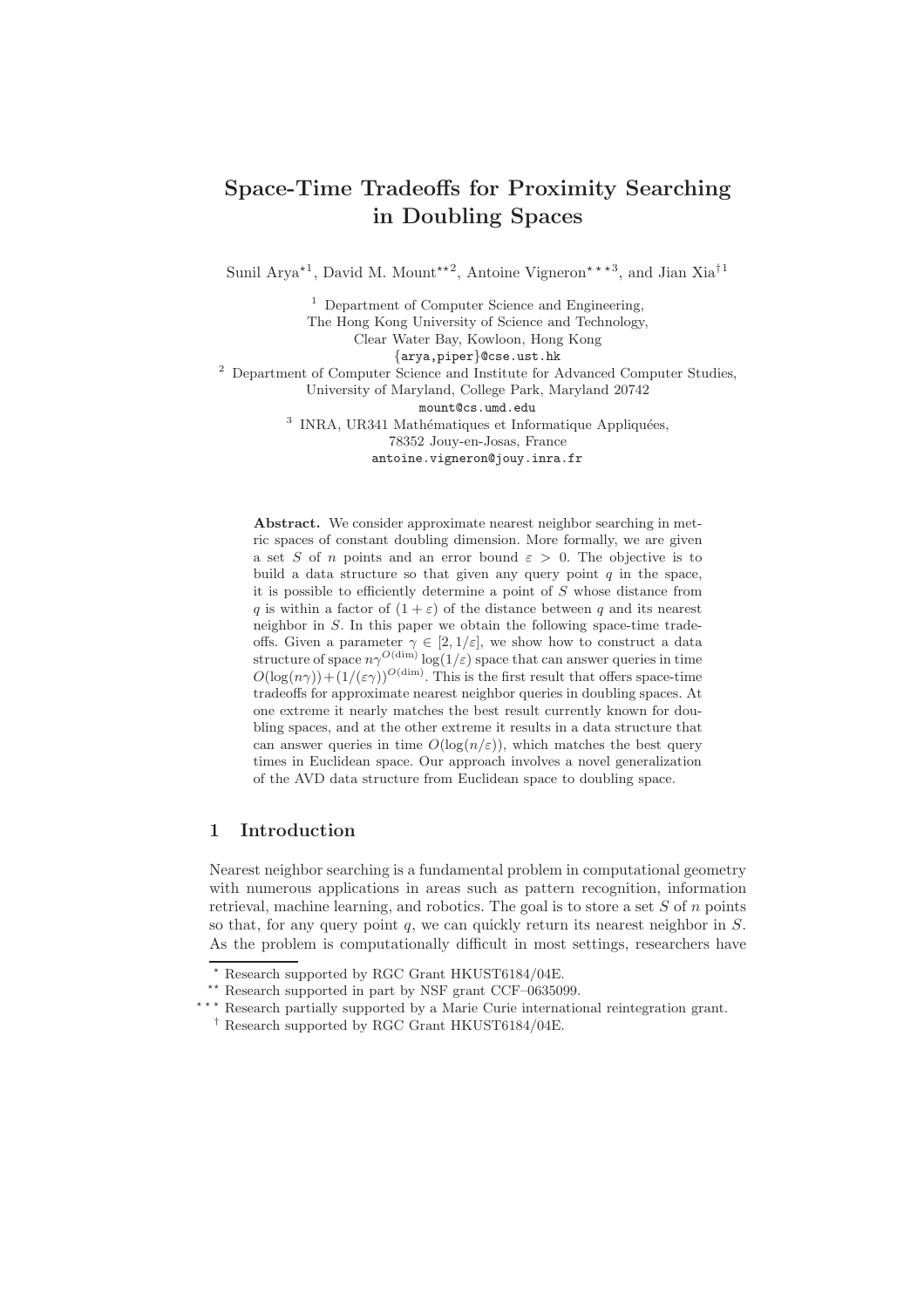considered a variant in which it suffices to return an approximate answer. Given an error bound  $\varepsilon > 0$ , a point  $p \in S$  is said to be an  $\varepsilon$ -approximate nearest neighbor (denoted  $\varepsilon$ -NN) of q if its distance from q is at most  $(1 + \varepsilon)$  times the distance between  $q$  and its nearest neighbor in  $S$ .

Approximate nearest neighbor searching has been studied extensively in Euclidean spaces. Recently there has been considerable interest in metric spaces as well. Data structures for proximity searching in metric spaces have been known for some time (see, e.g.,  $[6, 10, 18]$ ). Clarkson  $[8]$  and later Karger and Ruhl  $[14]$ introduced models designed to capture the sphere packing and local growth properties of low-dimensional Euclidean spaces. Much of the recent work has focused on metric spaces of low doubling dimension [4, 11]. The doubling dimension of a metric space is the minimum value  $\rho$  such that every ball in the space can be covered by  $2^{\rho}$  balls of half the radius. This model was applied to various proximity problems by Krauthgamer, Lee, and co-authors [11, 15–17]. The results have been extended by Har-Peled and Mendel [13] and others [5, 9].

The results described in these papers on doubling spaces apply in the so called black-box model, in which points of the space can only be accessed through a black box that computes the distance between any two points in constant time. One of the advantages of this approach is that it relies on the barest set of assumptions, and so it is possible to obtain the conceptually simplest and most general algorithms. In this model, it is known that given a set of  $n$  points in a metric space of doubling dimension dim,  $\varepsilon$ -approximate nearest neighbor queries can be answered in time  $O(\log n) + (1/\varepsilon)^{O(\dim)}$  using a data structure of linear space [9,13]. It is also observed in [13] that this result is optimal in the black-box model, as there is a lower bound of  $\Omega(\log n) + (1/\varepsilon)^{\Omega(\dim)}$  on the query time in this model irrespective of the space used. (These asymptotic bounds, like ours, hide multiplicative factors that depend on the doubling dimension, except for the space bounds of Cole and Gottlieb [9], which are truly  $O(n)$ , irrespective of the dimension.)

Unfortunately, this query time compares unfavorably to the fastest query times known for Euclidean spaces. In Euclidean d-space, it is possible to answer  $\varepsilon$ -approximate nearest neighbor queries in time  $O(\log(n/\varepsilon))$  and space roughly  $O(n/\varepsilon^d)$  through the use of a data structure called an approximate Voronoi  $diagram$  (or  $AVD$ ) [1,2,12]. The difference in query time is quite significant, since in practice factors of the form  $(1/\varepsilon)^d$  dominate the query time. It is also shown in [2] that space-time tradeoffs can be achieved. Thus, by limiting consideration to the purely implicit black-box model, simplicity and generality are achieved at the expense of efficiency and flexibility.

This raises the important question of whether it is possible to achieve results for approximate nearest neighbor searching that are comparable to the best results for Euclidean space in efficiency and flexibility, but in a model that provides the generality of metric spaces of low doubling dimension. The aforementioned lower bound indicates that this is not possible within the black-box model. In this paper we provide an affirmative answer to this question by strengthening the model slightly, which we call the *weakly explicit model*. In particular, we assume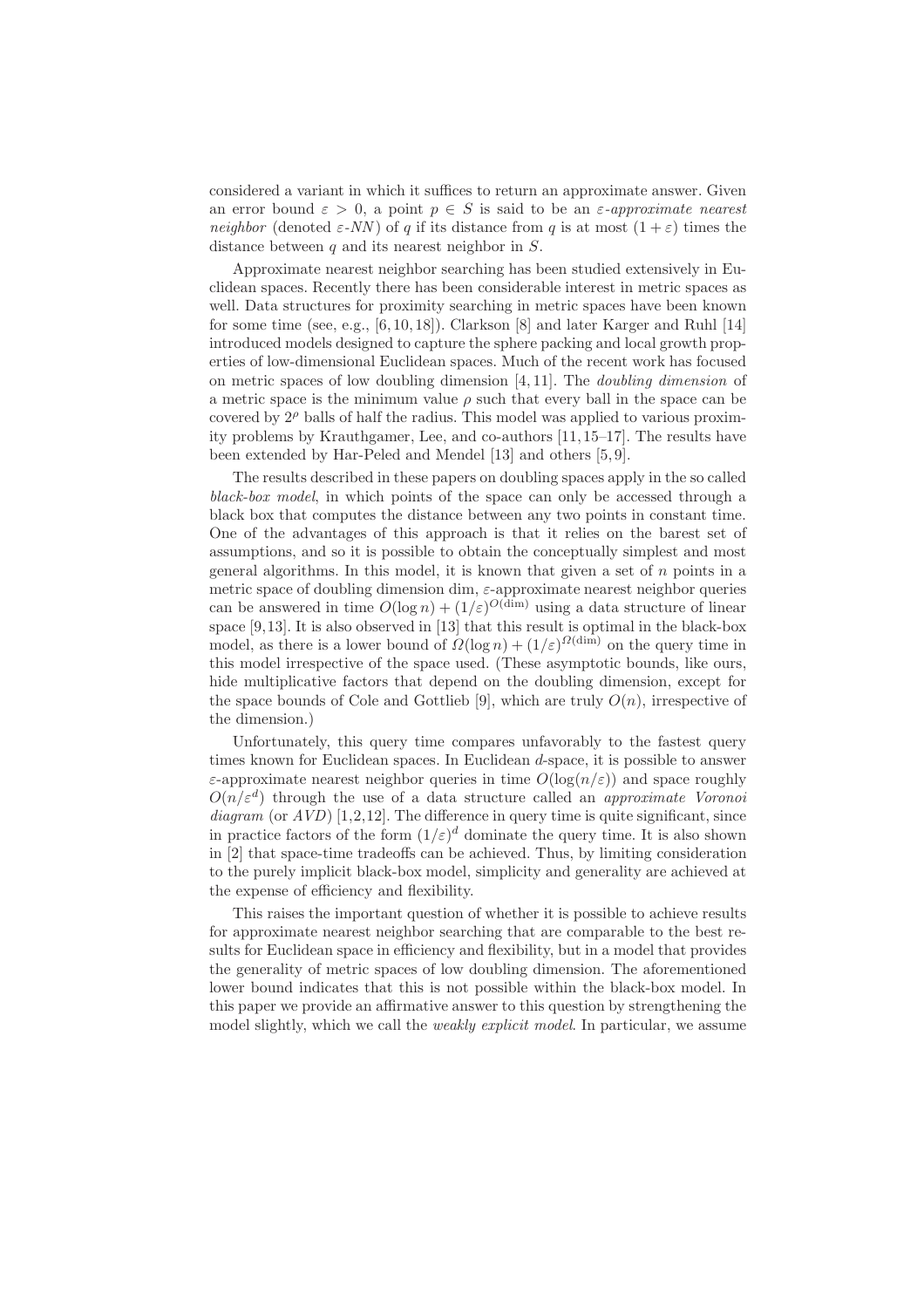the doubling space is endowed with a *doubling oracle*, which, given any ball in the metric space returns in constant time a covering with a constant number of balls of half the radius (see Section 2).

Our approach is based on generalizing the AVD data structure to metric spaces in the weakly explicit model. We obtain the following space-time tradeoffs for approximate nearest neighbor searching in metric spaces of doubling dimension dim. Given a parameter  $\gamma \in [2, 1/\varepsilon]$ , we show how to construct AVDs of  $n\gamma^{O(\text{dim})}\log(1/\varepsilon)$  space that can answer  $\varepsilon$ -NN queries in time  $O(\log(n\gamma)) + (1/(\varepsilon\gamma))^{O(\dim)}$ . This is the first result that offers space-time tradeoffs for approximate nearest neighbor queries in doubling spaces. At one extreme  $(\gamma = 2)$ , we obtain an AVD of  $O(n \log(1/\varepsilon))$  space that answers queries in time  $O(\log n) + (1/\varepsilon)^{O(\dim)}$ . This result nearly matches the best result currently known for doubling spaces [9, 13], albeit in our stronger model. At the other extreme  $(\gamma = 1/\varepsilon)$ , we obtain an AVD of  $n(1/\varepsilon)^{O(\dim)}$  space that can answer queries in time  $O(\log(n/\varepsilon))$ . This matches the query times for AVDs in Euclidean spaces, and overcomes the restrictive lower bound imposed by the black-box model for doubling spaces.

#### 1.1 Overview of Techniques

In Euclidean space, the AVD is a quadtree-based partitioning of space into constant complexity cells, where each cell stores one or more representatives such that, given a query point  $q$  that lies within a cell, one of the associated representatives is an  $\varepsilon$ -NN of q. Queries are answered by first locating the cell that contains the query point and then scanning the list of stored representatives to find the closest one. The key idea underlying the construction of AVDs in Euclidean space is to partition space into cells, such that each cell enjoys certain separation properties with respect to the point set  $S$ . These separation properties assert that the region surrounding each cell is simple enough that we can answer  $\varepsilon$ -NN queries with the help of a small set of representatives. The construction is based on the box-decomposition tree (or the compressed quadtree), which yields a hierarchical partitioning of space into fat cells. The construction is bottom-up, first generating quadtree boxes and then building a tree structure over them.

In metric spaces we do not have the same explicit access to the ambient space's structure, and so we need a different approach. While similar in spirit, our generalization of AVDs to doubling metric spaces differs in the types of cells generated, the method used to generate these cells, and the separation properties they satisfy. It will be necessary to relax the AVD's partitioning of space to allow for a covering instead. We know of no analogous decomposition structure to the box-decomposition tree in doubling spaces, and so we have developed a hybrid construction, which is neither purely top-down nor bottom-up. Roughly speaking, the cells corresponding to all the nodes in the hierarchy that are in the vicinity of the point set  $S$  are generated right in the beginning. Next, for each such cell, we identify its children independently. We determine both the cells and the child-parent relationships between them on the basis of the well-separated pair decomposition [7, 13] of the point set. The resulting data structure is not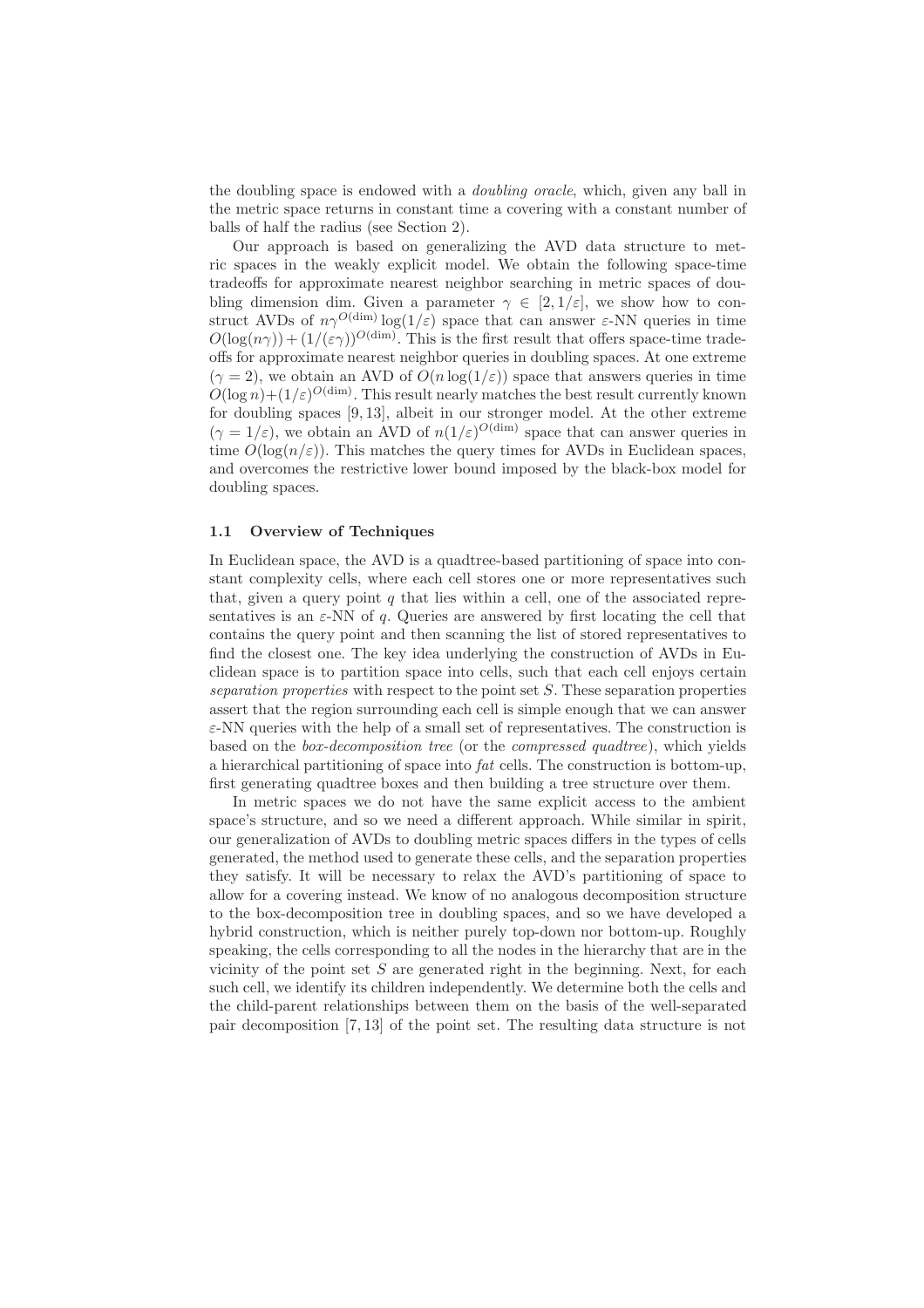a tree, but a rooted directed acyclic graph, which we call a region-DAG. The cells associated with the leaves of the region-DAG cover all of space and satisfy certain separation properties with respect to the point set  $S$ . This feature enables us to use region-DAGs for constructing AVDs in doubling spaces.

# 2 Preliminaries

We begin with some definitions. Let  $(M, d)$  be a metric space. We let  $B(x, r)$ denote the closed ball of radius r centered at x, i.e.,  $B(x, r) = \{y \in M : d(x, y) \leq \}$ r}. For a ball b and any positive real  $\eta$ , we use  $\eta b$  to denote the ball with the same center as b and whose radius is  $\eta$  times the radius of b, and b to denote the set of points that are not in b.

The *doubling dimension* of M, denoted dim(M), is the minimum value  $\rho$ such that every ball in  $M$  can be covered by  $2^{\rho}$  balls of half the radius. When there is no ambiguity, we will write dim instead of  $dim(M)$ . We say that M is a doubling space if it has constant doubling dimension.

Throughout this paper, we will assume that the metric space  $M$  is doubling. As mentioned earlier, our constructions will assume the existence of a doubling oracle, which given any ball b of radius r in M, returns in  $2^{O(\dim(M))}$  time a set of  $2^{O(\dim(\widetilde{M}))}$  balls of radius  $r/2$  covering b. Note that the centers of these balls are not necessarily in the input point set. We view the points (data, query, and covering-ball centers) as being drawn from some ambient metric space to which this oracle has access. This motivates our use of the term *weakly explicit* to describe this model.

A subset  $S \subseteq M$  is defined to be an r-net of M if (i) every point of M is covered by a ball of radius  $r$  centered at some point of  $S$  and (ii) the pairwise distance between any two points of S is  $\Omega(r)$ . It is well-known that such nets always exist for any  $r > 0$ .

Throughout, we treat  $n, \varepsilon$  and  $\gamma$  as asymptotic quantities. The constant factors hidden by the  $O(\cdot)$  notation are independent of n,  $\varepsilon$  and  $\gamma$ , but may depend on the doubling dimension.

#### 2.1 The Well-Separated Pair Decomposition

We briefly review the notion of well-separated pair decomposition, as our constructions rely on it. Let S be a set of n points in the doubling space  $M$ . We say that two sets of points  $X \subseteq S$  and  $Y \subseteq S$  are well-separated if there exist two disjoint balls of radius  $r$  covering  $X$  and  $Y$  respectively, such that the distance between the centers of these balls is at least  $\sigma r$ , where  $\sigma \geq 2$  is a real parameter called the *separation factor*. We refer to  $(X, Y)$  as a well-separated pair. In Euclidean space, if we imagine joining the centers of these two balls by a line segment, the resulting geometric shape resembles a dumbbell. The balls are the heads of the dumbbell. The length of a dumbbell is defined as the distance between the centers of the balls.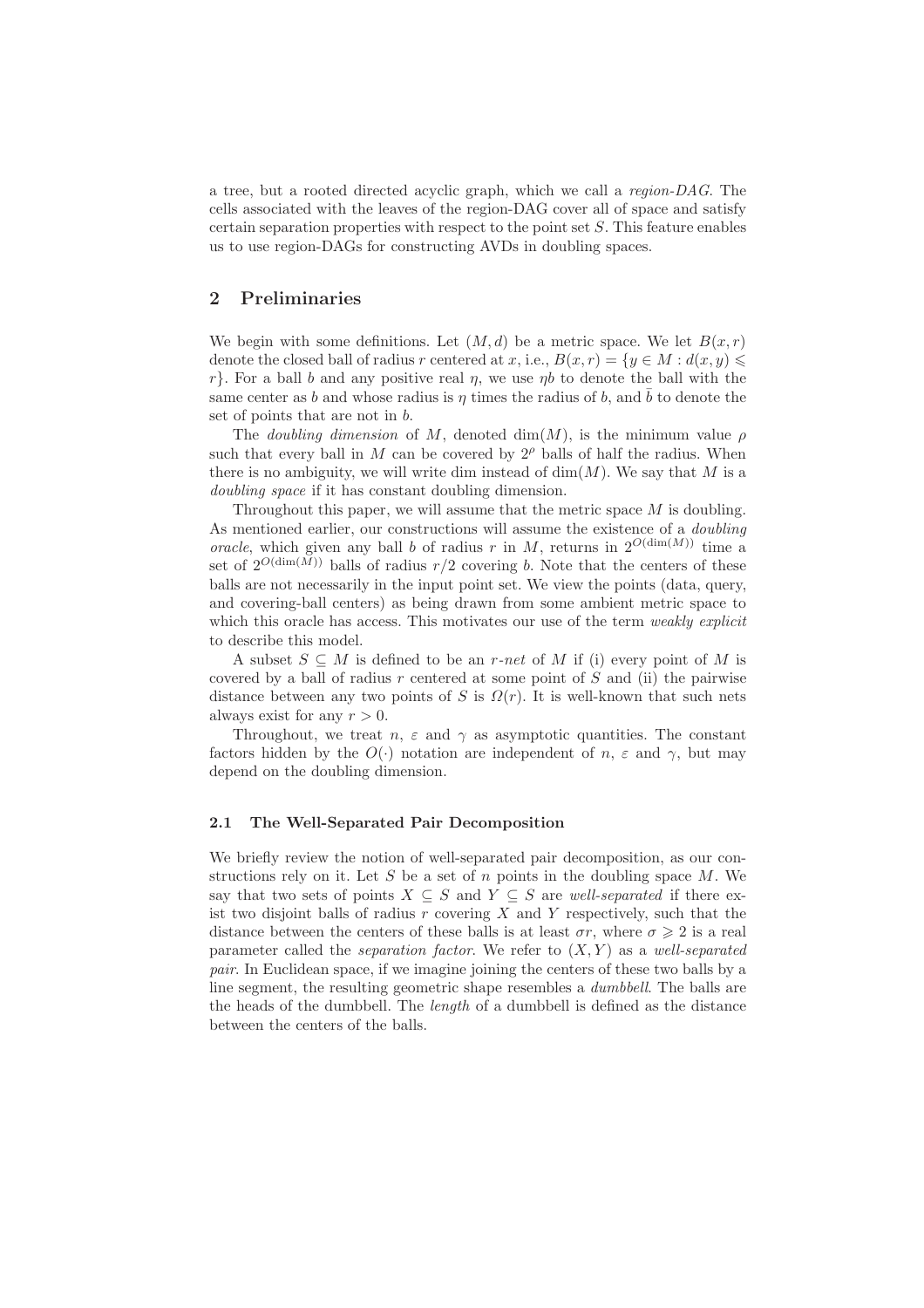Let x and y be two points in S. We say that a well-separated pair  $(X, Y)$ contains x if  $x \in X \cup Y$ , and we say that it separates x and y if  $(x, y) \in$  $(X \times Y) \cup (Y \times X)$ . These notions can also be applied in a natural way to the dumbbell associated with a well-separated pair.

A well-separated pair decomposition (WSPD) of S is a set  $\mathcal{P}_{S,\sigma} = \{\{X_1, Y_1\}, \ldots, \}$  $\{X_m, Y_m\}$  of pairs of subsets of S such that (i) for  $1 \leq i \leq m$ ,  $X_i$  and  $Y_i$  are well-separated, and (ii) for any distinct points  $x, y \in S$ , there exists a unique pair  $(X_i, Y_i)$  that separates x and y. Given any n-point set in constant-dimensional Euclidean space, Callahan and Kosaraju [7] showed that there exists a WSPD of linear size. This result was generalized to doubling spaces by Har-Peled and Mendel [13], who showed that the number of pairs in the WSPD of S is  $\sigma^{O(\dim)} n$ and it can be constructed in  $2^{O(\dim)} n \log n + \sigma^{O(\dim)} n$  time. For each pair, their construction also provides the corresponding dumbbell satisfying the separation criteria mentioned above. Furthermore, the centers of both the dumbbell heads are points of S.

The following preliminary lemma will be useful for us. It follows from the definition of well-separatedness and the triangle inequality.

**Lemma 1.** Consider the WSPD of S with separation factor  $\sigma \geq 16$ . Consider the dumbbell for a pair  $P = (X, Y)$  in this WSPD. Let x and y denote the centers of the dumbbell heads, and let  $\ell = d(x, y)$  be the length of the dumbbell. Then for any  $x' \in X$  and  $y' \in Y$  we have  $d(x, x') \leq \ell/16$  and  $7\ell/8 \leq d(x', y') \leq 9\ell/8$ .

## 3 The Region-DAG

In this section, we describe our construction of the region- $DAG$ , which can be viewed as a generalization of the box-decomposition tree [3] to doubling spaces. Our AVD construction in doubling spaces described in Section 4 will rely crucially on this data structure.

Let S be a set of n points in a doubling space  $(M, d)$ . The region-DAG for S is a directed acyclic graph in which each node is associated with a region of space called a *cell*, which is the difference of two concentric balls, an *outer ball* and an (optional) *inner ball*. If the inner ball exists, its radius is at most half the radius of the outer ball. If a cell has no inner ball, we call it a simple cell (the corresponding node is called a simple node), otherwise we call it a doughnut cell (the corresponding node is called a doughnut node). Throughout this paper, for a simple node u, we let  $b_u$  denote the associated cell. The *size* of a cell (and the corresponding node) is defined to be the radius of its outer ball. If a cell contains no points of S, we say that it is *empty*, otherwise it is *nonempty*. If there is an edge from node u to node v, we say that v is a *child* of u. If a node has no children, it is called a leaf, otherwise it is an internal node.

Our construction of the region-DAG involves two parameters  $\gamma \geq 2$  and  $\beta \geq \gamma$ . These parameters help to control the degree of separation enjoyed by the leaf cells with respect to the points of  $S$ . As we will see later, varying these parameters enables us to achieve space-time tradeoffs in our AVD constructions.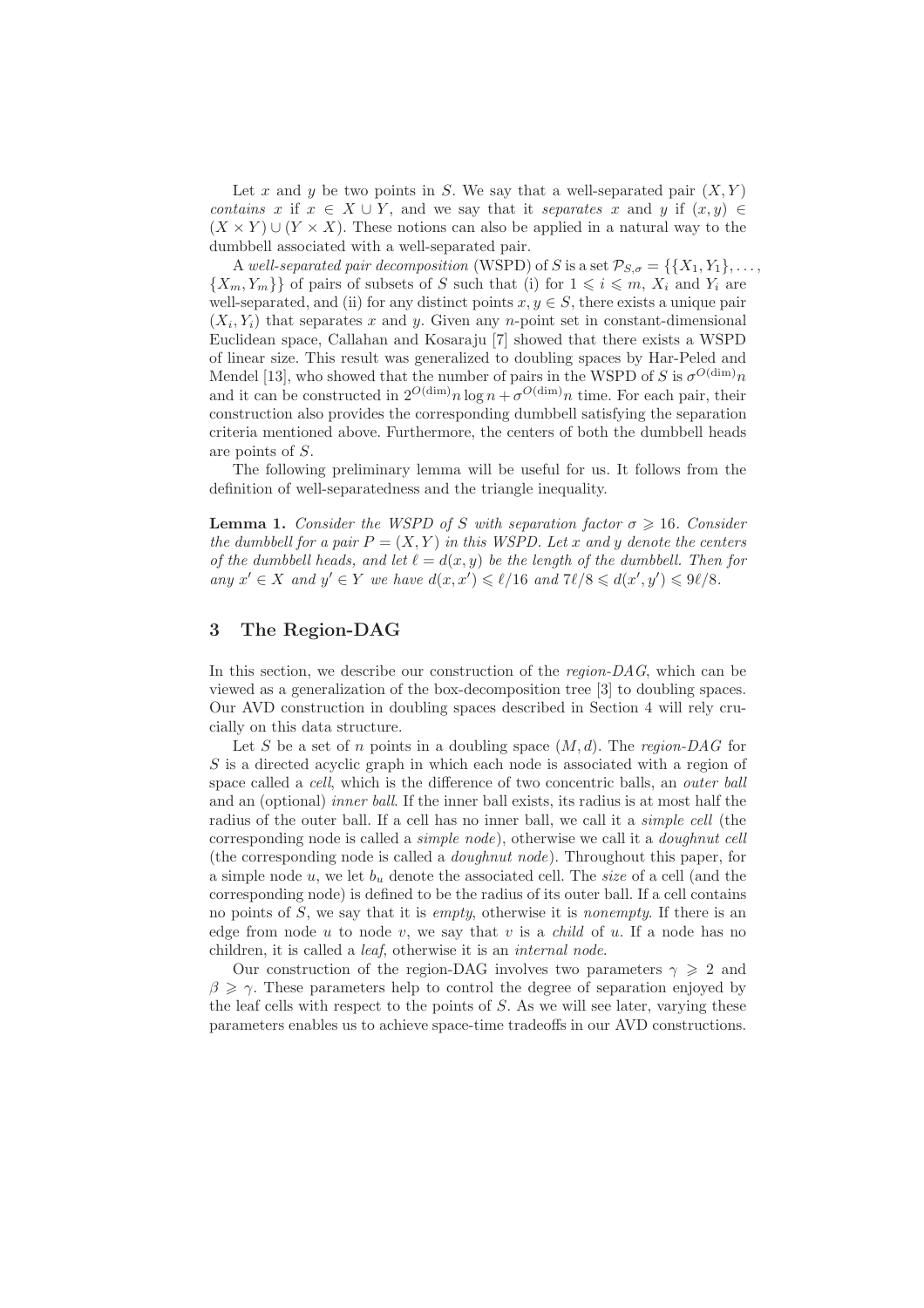The key properties satisfied by the region-DAG are given below. We provide some intuition on how these properties aid in constructing AVDs in doubling spaces. Property (i) says that there is a node whose associated ball, which is called the *root ball*, contains the point set  $S$  close to its center. This property is useful for answering queries when the query point  $q$  lies outside the root ball. If, however,  $q$  lies inside the root ball, then we first find a leaf cell containing q. Such a leaf cell must exist because, by property (iii), the cell associated with any internal node is covered by the cells associated with its children. Property (iv) guarantees that we can find this leaf cell quickly (even though the depth of the region-DAG can be large). Property (ii) describes the separation properties satisfied by the leaves, which help in answering queries efficiently.

- (i) There exists a node whose associated cell is a ball  $b$ , which is centered at a point of S and which satisfies  $S \subseteq \frac{1}{\beta}b$ . (We maintain a pointer to one node satisfying this property, which is called the root of the region-DAG. The cell associated with the root is called the root ball.)
- (ii) There are two kinds of leaves, simple leaves and doughnut leaves, with the following separation properties. (See Figure 1.)
	- (a) Let ball b denote the cell associated with a simple leaf. Then either the ball  $\gamma b$  is empty, or it contains one point of S, which is the center of b.



Fig. 1. Separation properties of leaf cells.

- (b) Let  $b<sub>O</sub>$  and  $b<sub>I</sub>$  denote the outer and inner ball, respectively, of the cell associated with a doughnut leaf. Then  $S \cap \gamma b_O \subseteq \left(\frac{1}{\beta}\right) b_I$ . (Note that the doughnut cell  $b_O \setminus b_I$  is empty.)
- (iii) The cell associated with an internal node is always simple, and is covered by the cells associated with its children. More precisely, there are two kinds of internal nodes, splitting nodes and shrinking nodes, with the following properties. Let the cell associated with an internal node  $u$  be a ball  $b$  of radius r.
	- (a) If  $u$  is a splitting node, then it has a constant number of children (depending on the doubling dimension). Moreover, each child is simple, and its size is in  $[r/64, r/2]$ .
	- (b) If  $u$  is a shrinking node, then it has two children. One of these children is a doughnut leaf. The outer ball associated with this leaf is  $b$ , and the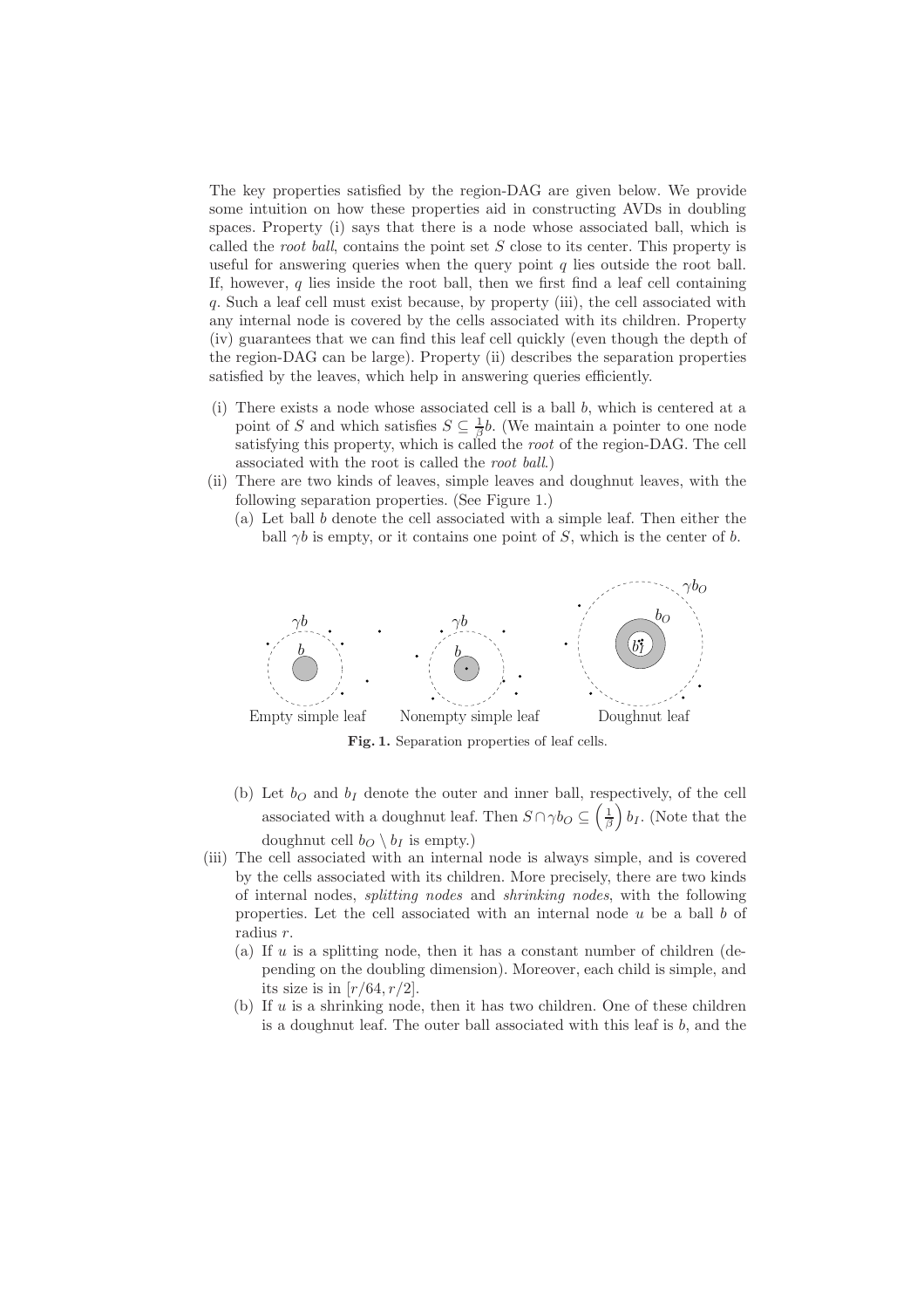inner ball associated with it is a ball  $b'$ , whose radius is at most  $r/2$ . (That is, the doughnut leaf cell is  $b \setminus b'$ .) The cell associated with the other child is a ball covering  $b'$ , having radius at most  $r/2$ . We refer to the child that is a doughnut leaf as the *outer child* of  $u$  and refer to the other child as the inner child of u.

(iv) Let b denote the root ball defined in property (i). Given a point  $q \in b$ , we can find a leaf cell containing q in  $O(\log(n\gamma))$  time.

It is clear from property (iii) that the size of a node is always smaller than that of its parent by a factor of at least two, except for a doughnut leaf, whose size is the same as that of its parent. It follows that the region-DAG has no cycle.

In Section 3.1, we will establish the following theorem, which shows that any set S in doubling space admits a region-DAG of size linear in  $n$ , and it can be constructed efficiently.

**Theorem 1.** Let  $\gamma \geq 2$  and  $\beta \geq \gamma$  be two real parameters. Given a set S of n points in doubling space M, there exists a region-DAG of size  $n\gamma^{O(\text{dim})}\log\beta$  satisfying all of the above properties. Furthermore, this structure can be constructed in time  $O(n \log n) + n \gamma^{O(\dim)} \log^2 \beta$ .

#### 3.1 Construction

Recall that our construction uses two parameters  $\gamma \geqslant 2$  and  $\beta \geqslant \gamma$  that determine the separation properties of the leaves with respect to the points of S. Before constructing the region-DAG, we first construct a WSPD for S using  $\sigma = 16$ . The number of pairs in the WSPD is  $O(n)$  and the time to construct it is  $O(n \log n)$ . We associate each pair in this WSPD with several balls as follows. Let  $x, y \in S$ denote the points at the centers of the heads of the dumbbell corresponding to a pair, and let  $\ell = d(x, y)$  denote the length of this dumbbell. Then the associated balls are the balls of radius  $2^{i}\ell$  centered at x and y, for all integers i such that  $\left|\log\left(\frac{1}{c_1\beta}\right)\right| \leqslant i \leqslant \left\lceil \log(c_2\beta)\right\rceil$ , where  $c_1, c_2 \geqslant 1$  are suitable large positive constants. We will refer to these balls as  $type-1$  balls. We associate a unique node in the DAG with each distinct type-1 ball. Note that for this purpose, we treat any two type-1 balls as distinct if they have different centers or radii or are generated by different pairs in the WSPD. We will refer to these nodes as type-1 nodes. Since there are  $O(n)$  pairs in the WSPD and we generate  $O(\log \beta)$ balls for each pair, the total number of type-1 nodes is  $O(n \log \beta)$ . Since there is a point of S at the center of each type-1 ball, these nodes are always nonempty. Besides the type-1 nodes, we will also create some new nodes in the DAG during the construction, which will always be empty (but not necessarily leaves). We will call them *type-2* nodes.

We process each type-1 node u as follows. Recall that  $b<sub>u</sub>$  denotes the cell associated with u. We assume that  $b<sub>u</sub>$  is a ball of radius r centered at a point  $p \in S$ . Roughly speaking, if all the points of  $S \setminus \{p\}$  are very far from p, we will make u a leaf, and if all the points of  $S \cap \gamma b_u$  are very close to p, we will make it a shrinking node. Otherwise, if there are points of  $S$  at intermediate distances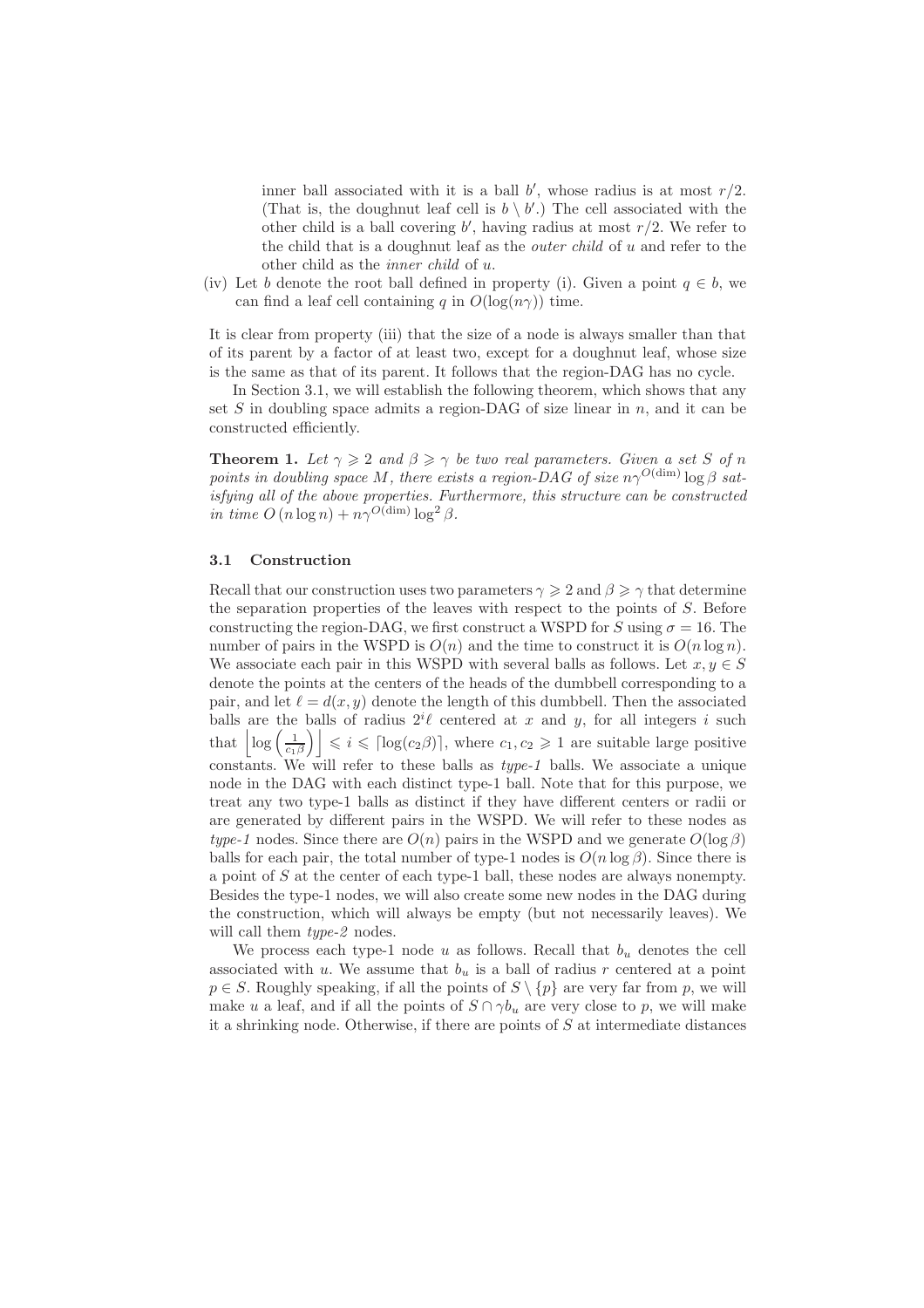(i.e., neither too far nor too close), then we will make u a splitting node. Since it is too time consuming to examine the points of  $S$  for the purpose of these tests, we will instead examine certain well-separated pairs containing  $p$ , which yield sufficient information on the position of the points.



Fig. 2. Case where  $u$  is a splitting node.

We begin by finding the shortest dumbbell  $\tilde{P}$  in the WSPD that contains p and has length at least  $r/(16\beta)$ . If  $\tilde{P}$  has length at most  $2\gamma r$ , then u is made into a splitting node. (See Figure 2.) Otherwise, it is clear that there are no dumbbells containing p of length between  $r/(16\beta)$  and  $2\gamma r$ . We then look for the longest dumbbell  $\hat{P}$  containing p that has length at most  $r/(16\beta)$ . If we find such a dumbbell, then  $u$  is made into a shrinking node (See Figure 3), otherwise it is made into a simple leaf. We will establish property  $(ii.a)$  for the case when u is made into a simple leaf. After that we will describe how children are assigned when  $u$  is a shrinking and splitting node, respectively, and establish properties (ii) and (iii) for these cases.



Fig. 3. Case where  $u$  is a shrinking node.

 $u$  is a leaf. We first consider the case when  $u$  is made into a leaf. Recall that in this case there are no dumbbells containing p of length at most  $2\gamma r$ . By Lemma 1, it follows that the distance between  $p$  and any other point of  $S$  is at least  $(7/8)2\gamma r$ . Thus, all the points of  $S \setminus \{p\}$  lie outside the ball  $\gamma b_u$ , which proves that u satisfies property (ii.a).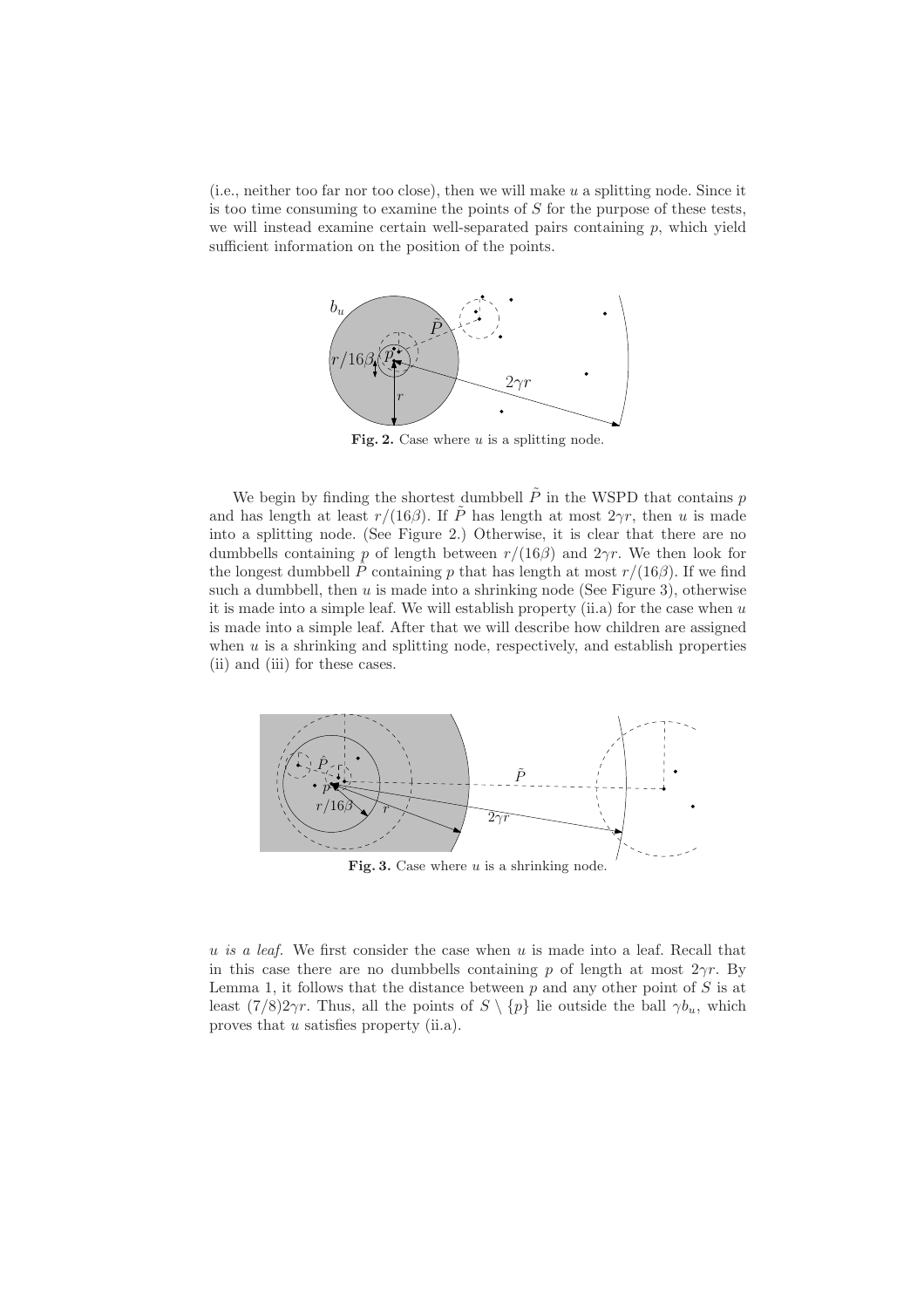u is a shrinking node. We next consider the case when u is made into a shrinking node. Recall that in this case there are no dumbbells containing  $p$  that have length between  $r/(16\beta)$  and  $2\gamma r$ . Recall also that we have already found the longest dumbbell P containing p that has length at most  $r/(16\beta)$ . We will assign two children to node u. Before describing these children, we first show that all the points of S in  $\gamma b_u$  are very close to p. Let  $\hat{\ell}$  denote the length of  $\hat{P}$  and let  $\hat{b}$ denote the ball  $B(p, 2\ell)$ . We claim that  $S \cap \gamma b_u \subseteq \hat{b}$ . To prove this claim, let x be any point of  $S \cap \gamma b_u$ . Since  $d(p, x) \leq \gamma r$ , it follows from Lemma 1 that the length  $\ell$  of the dumbbell separating p and x is at most  $8\gamma r/7 < 2\gamma r$ . By our earlier remarks, there are no dumbbells containing p that have length between  $r/(16\beta)$ and  $2\gamma r$ . Therefore,  $\ell \langle r/(16\beta)$ . Since  $\hat{P}$  is the longest dumbbell containing p that has length at most  $r/(16\beta)$ , it follows that  $\ell \leq \hat{\ell}$ . Again, applying Lemma 1, it follows that  $d(p, x) \leq \frac{9\ell}{8} \leq \frac{9\ell}{8} \leq 2\ell$ . Thus,  $x \in \hat{b}$ , which proves the claim.

We can now describe the two children of  $u$ . For one of these children, we create a new node in the region-DAG whose associated cell is  $b_u \setminus b'$ , where  $b'$ is the ball  $\beta\hat{b}$ . We make this child a doughnut leaf whose only parent is u. By the claim above,  $S \cap \gamma b_u \subseteq \left(\frac{1}{\beta}\right)b'$ , and so (ii.b) holds. Further, since the radius of b' is  $2\beta\ell$  and  $\ell \leq r/(16\beta)$ , it follows that the radius of b' does not exceed  $r/8 < r/2$ . Thus the condition given in (iii.b) for this child is satisfied.

We now describe the other child of  $u$ . Let  $p'$  denote the point of  $S$  at the center of that head of dumbbell  $\hat{P}$  that contains p, and let  $b''$  denote the ball  $B(p', 2^{\lceil \log 3\beta \rceil} \hat{\ell})$ . Assuming that  $c_2 \geqslant 3$ , it is easy to see that  $b''$  is one of the type-1 balls associated with dumbbell  $\hat{P}$  and so must have a unique corresponding node in the region-DAG. We make this type-1 node the second child of  $u$ . To establish property (iii.b), we need to show that  $b''$  covers  $b'$  and has radius at most r/2. Clearly, the radius of b'' is at most  $6\beta\hat{\ell}$ . Since  $\hat{\ell} \leq r/(16\beta)$ , it follows that the radius of b'' is at most  $3r/8 < r/2$ . By Lemma 1 we have  $d(p, p') \leq \ell/16$ . Using this fact and the triangle inequality, it follows that

$$
b'=B(p,2\beta \hat{\ell})\subseteq B\left(p',\frac{\hat{\ell}}{16}+2\beta \hat{\ell}\right)\subseteq B(p',3\beta \hat{\ell})\subseteq b''.
$$

This establishes property (iii.b) and completes the description of the processing required for a shrinking node.

u is a splitting node. Finally, we consider the case when u is made into a splitting node. Recall that in this case there exists a dumbbell containing  $p$  that has length between  $r/(16\beta)$  and  $2\gamma r$ . In the full version, we show that this fact implies that node u can be assigned  $O(1)$  children, whose associated cells together cover the ball  $b_u$  and satisfy certain properties. Some of these children are of type-1 while the rest are newly created type-2 nodes associated with empty balls. Roughly speaking, the role of the type-1 children is to cover the parts of  $b_u$  that lie close to the points of S and the role of the type-2 children is to cover the parts of  $b_u$ that remain uncovered. More precisely, we have the following lemma.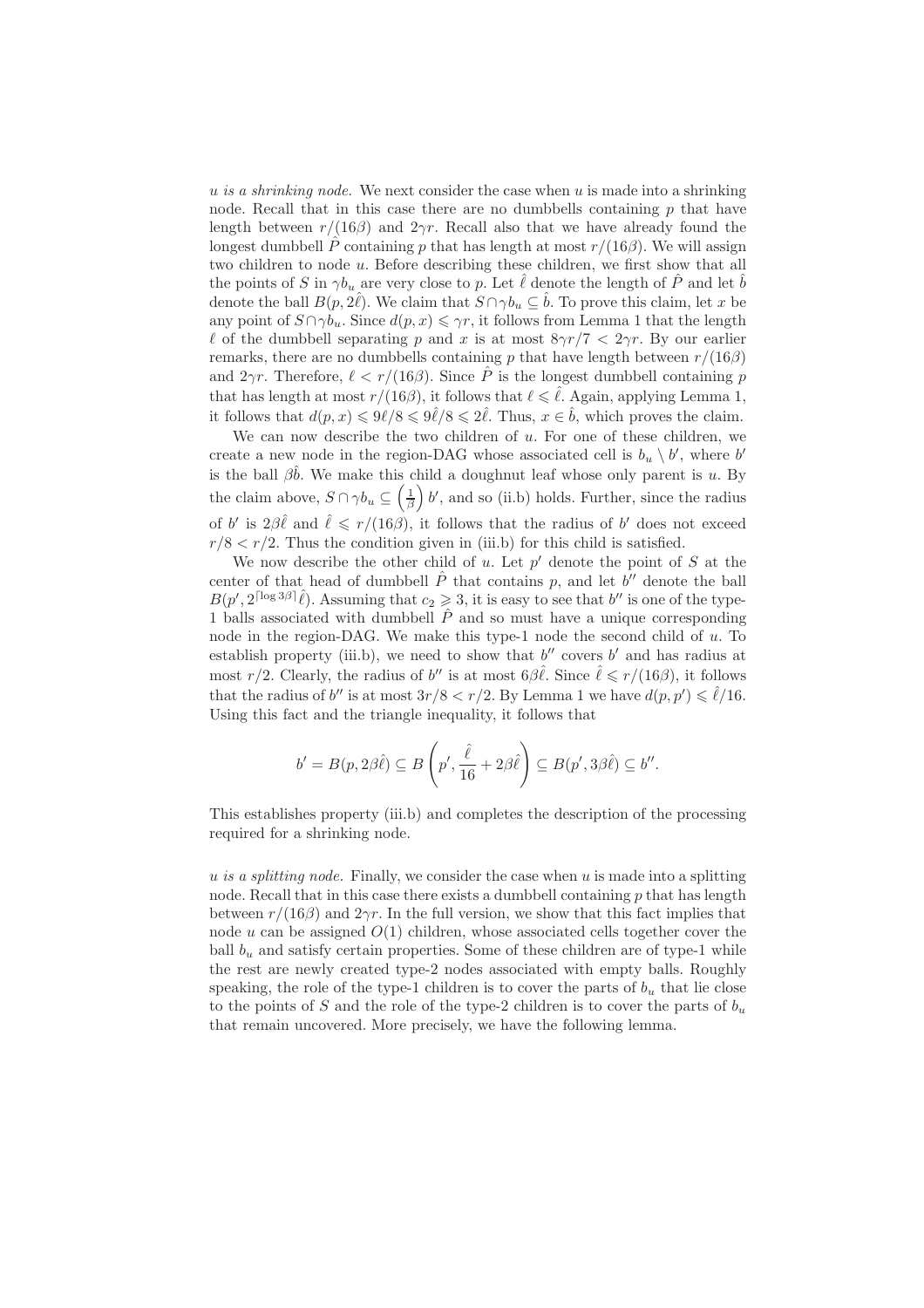**Lemma 2.** There exists a set  $\mathcal{B}_1$  of type-1 balls and a set  $\mathcal{B}_2$  of type-2 balls such that (i) the total number of balls of  $B_1$  and  $B_2$  is  $2^{O(\dim)}$ , (ii) any ball of  $B_1 \cup B_2$ has radius between  $r/64$  and  $r/2$ , (iii) the balls of  $\mathcal{B}_1$  and  $\mathcal{B}_2$  together cover  $b_u$ , and (iv) for any ball  $b \in \mathcal{B}_2$ , there are no points of S in the ball 4b.

The nodes corresponding to the balls of  $\mathcal{B}_1$  and  $\mathcal{B}_2$  are made children of u. From the above lemma, it is easy to see that property (iii) holds for  $u$ .

It remains to discuss the processing for the type-2 children of  $u$ . Observe that we cannot make these nodes into leaves because their  $\gamma$ -expansion may contain points of  $S$  and so they do not necessarily satisfy property (ii.a). However, by Lemma 2(iv), we do know that a 4-expansion of any ball in  $\mathcal{B}_2$  is free of points of S. To increase this expansion factor to  $\gamma$ , we proceed as follows for each type-2 child v of u. Let  $b_v$  denote the ball associated with v, and let r' denote its radius. Using the doubling oracle, in  $2^{O(\text{dim})}$  time we can find  $2^{O(\text{dim})}$  balls of radius  $r'/2$  which overlap  $b_v$ . We create type-2 nodes for these balls and make them all children of  $v$ . We apply this procedure recursively to the children of  $v$ , terminating when we finally reach nodes of size  $r'/2^{\lceil \log \gamma \rceil}$ , which are made leaves of the region-DAG. It is easy to see that v is the root of a subtree with  $\gamma^{O(\text{dim})}$ nodes and  $\lceil \log \gamma \rceil + 1$  levels. All nodes in this subtree, except at the bottom level, are splitting nodes, and clearly satisfy property (iii). Applying Lemma 2(iv) and noting that the radii of the associated balls decrease by at least a factor of 2 as we descend this subtree, it is easy to show that the leaves satisfy property (ii.a).

Next we bound the size of the region-DAG.

**Lemma 3.** The size of the region-DAG for an n-point set is  $n\gamma^{O(\dim)}\log\beta$ .

**Proof:** Recall that the region-DAG has  $O(n \log \beta)$  type-1 nodes. It is clear from our discussion above that a shrinking node acquires one child that is not of type-1 (this child is a doughnut leaf), and a type-1 splitting node acquires  $\gamma^{O(\text{dim})}$ descendants that are not of type-1. Therefore, the size of the region-DAG is  $n\gamma^{O(\dim)}\log\beta.$ 

In the full version, we show that the region-DAG for an  $n$ -point set can be constructed in time  $O(n \log n) + n\gamma^{O(\dim)} \log^2 \beta$ , and also satisfies properties (i) and (iv). This completes the proof of Theorem 1.

### 4 Approximate Voronoi Diagrams

In this section we show how to construct approximate Voronoi diagrams in doubling spaces. Let  $(M, d)$  be a metric space with constant doubling dimension. Our main result is as follows.

**Theorem 2.** Let S be a set of n points in M, and let  $0 < \varepsilon \leq 1/2$  and  $2 \leq$  $\gamma \leq 1/\varepsilon$  be two real parameters. We can construct an AVD of  $n\gamma^{O(\dim)}\log(1/\varepsilon)$ space that allows us to answer  $\varepsilon$ -approximate nearest neighbor queries in time  $O(\log(n\gamma))+(1/(\varepsilon\gamma))^{O(\dim)}$ . The time to construct the AVD is  $n(1/\varepsilon)^{O(\dim)}\log n$ .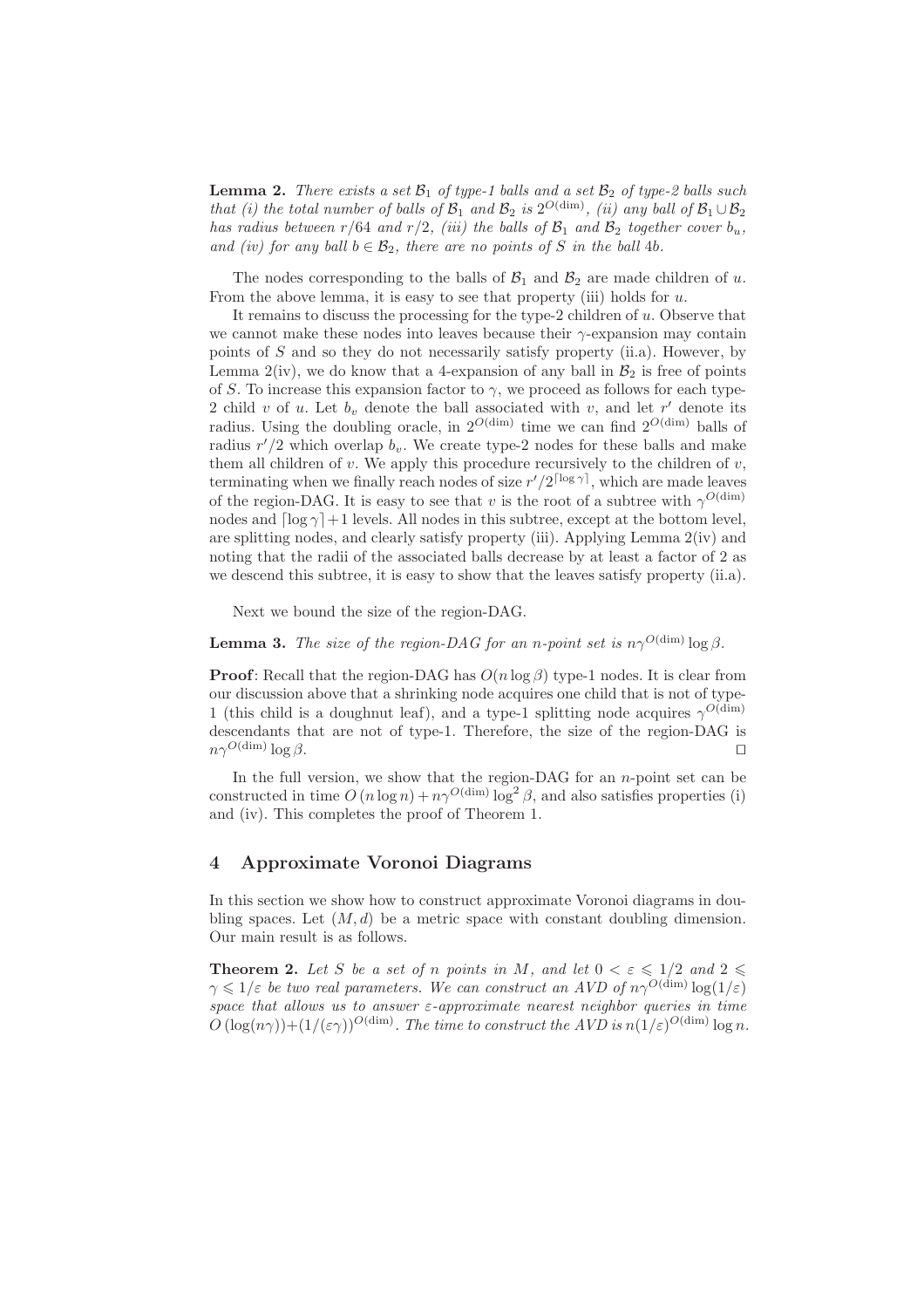Given the region-DAG, the proof of this theorem is straightforward by adapting the ideas used previously for Euclidean AVDs [1,2]. We sketch the main ideas briefly. Given the point set S and parameters  $0 < \varepsilon \leq 1/2$  and  $2 \leq \gamma \leq 1/\varepsilon$ , we construct the region-DAG described in Theorem 1 for  $\beta = 1/\varepsilon$ . The number of nodes in the region-DAG is  $n\gamma^{O(\dim)}\log(1/\varepsilon)$ . Recall that the leaves of this structure satisfy certain separation properties with respect to S (region-DAG property (ii)). These properties enable us to answer queries efficiently with the help of a sparse set of representatives stored with each leaf. The following lemma provides a bound on the number of representatives we need to store with each cell. Given a set X of points and a point q, let  $NN_q(X)$  be the distance from q to its nearest neighbor in X. We say that a subset  $R \subseteq S$  is an  $\varepsilon$ -representative set for a region w (with respect to S) if for any query point  $q \in w$ , we have  $NN_a(R) \leqslant (1+\varepsilon)NN_a(S).$ 

**Lemma 4 (Concentric Ball Lemma).** Let  $0 < \varepsilon \leq 1/2$  and  $\gamma \geq 2$  be two real parameters. Let S be a set of points in M. Let  $b_1$  and  $b_2$  be two concentric balls of radius r and  $\gamma r$ , respectively. Then there exist subsets  $R_1, R_2 \subseteq S$  each consisting of at most  $(1 + 1/(\epsilon \gamma))^{O(\dim)}$  points such that (i)  $R_1$  is an  $\epsilon$ -representative set for  $b_1$  with respect to  $S \cap \overline{b_2}$ , and (ii)  $R_2$  is an  $\varepsilon$ -representative set for  $\overline{b_2}$  with respect to  $S \cap b_1$ .

In part (i), the set  $R_1$  is formed by choosing an  $(\varepsilon/2)$ -NN of each point in an  $(\epsilon \gamma r/c)$ -net for  $b_1$ , where c is a suitable constant. Applying the triangle inequality, it is easy to prove part (i). The proof of part (ii) is analogous. For each leaf cell u, we can use the above lemma to find an  $\varepsilon$ -representative set R for  $u$  with respect to  $S$ . We illustrate this for the case of a doughnut leaf cell u (the case where u is a simple leaf is easier and is omitted). Let  $b<sub>O</sub>$  and  $b<sub>I</sub>$ denote the outer and inner ball, respectively, for u. Recall that  $u = b_O \setminus b_I$ . It follows from region-DAG property (ii.b) that all the points of  $S$  are either outside  $\gamma b_{\Omega}$  or inside  $\varepsilon b_{\text{I}}$ . By Lemma 4(i), there exists an  $\varepsilon$ -representative set  $R_1$  of size  $(1/(\varepsilon\gamma))^{\mathcal{O}(\text{dim})}$  for u with respect to  $S \cap \overline{\gamma b_0}$ , and by Lemma 4(ii), there exists an  $\varepsilon$ -representative set  $R_2$  of size  $O(1)$  for u with respect to  $S \cap \varepsilon b_I$ . Clearly, the set  $R = R_1 \cup R_2$  is an  $\varepsilon$ -representative set of size  $(1/(\varepsilon \gamma))^{O(\dim)}$  for u with respect to S. We store the set R with u. The resulting AVD can be used for answering  $\varepsilon$ -NN queries as follows. Suppose that the query point q lies inside the root ball. By region-DAG property (iv), we can find a leaf that contains  $q$  in  $O(\log(n\gamma))$  time. Then we return the closest representative stored with this leaf cell as the answer. The total query time is  $O(\log(n\gamma)) + (1/(\varepsilon\gamma))^{O(\dim)}$ . If q lies outside the root ball, a similar approach works using region-DAG property (i).

Consider next the space used by this AVD. A naive analysis of the space bound is provided by the product of the number of nodes in the region-DAG and the maximum number of representatives per cell, which yields a total of  $n/\varepsilon^{O(\dim)}$ . We can improve this bound significantly by applying a charging technique similar to that employed earlier in the Euclidean context [2]. This technique shows that although for a given cell,  $(1/(\varepsilon \gamma))^{\Omega(\text{dim})}$  representatives may be needed, this cannot be the case for most of the cells. We omit the details due